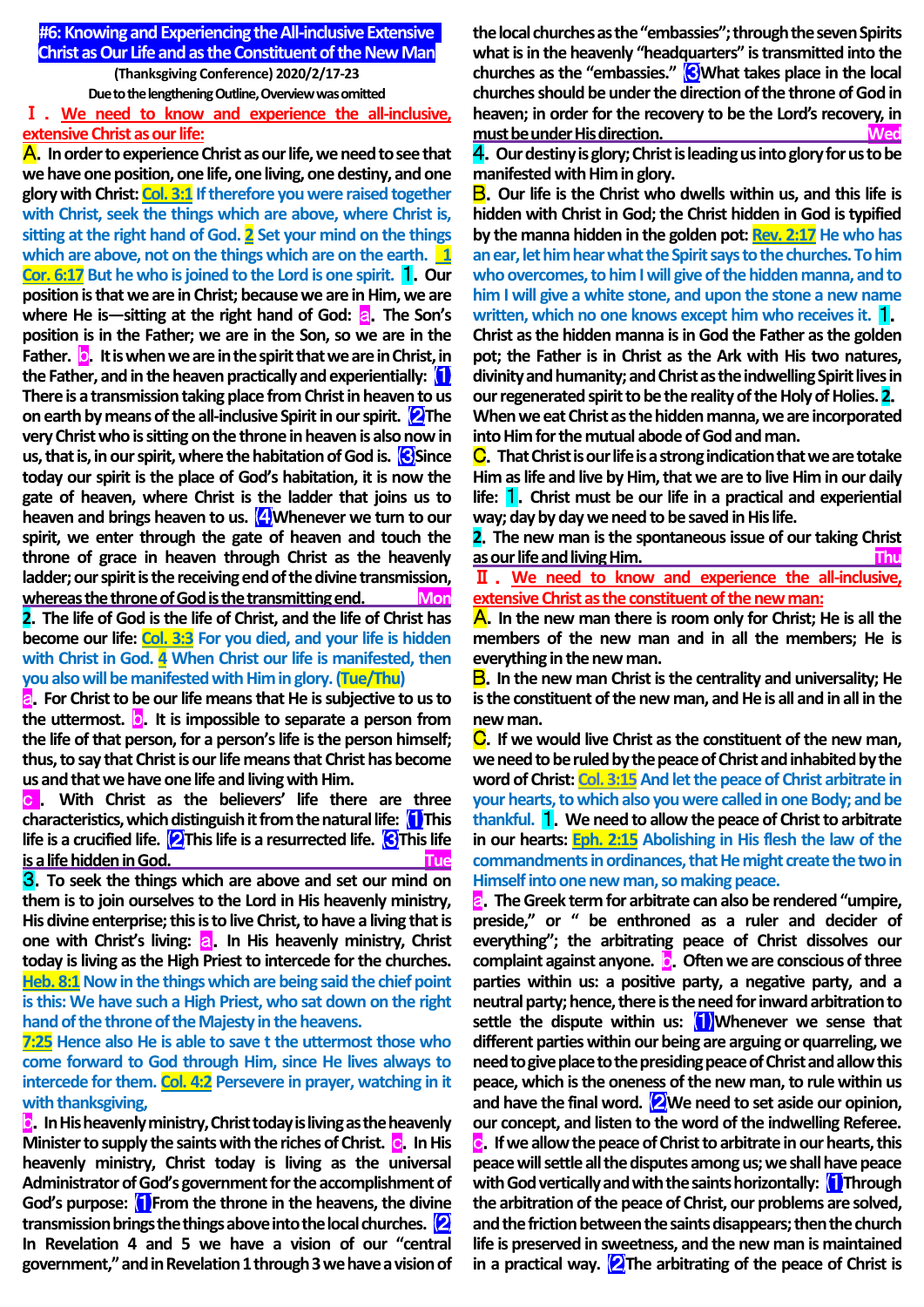**Christ working within us to exercise His rule over us, to speak**  the last word, and to make the final decision. **S**If we stay **under the ruling of the enthroned peace of Christ, we shall not offend others or damage them; rather, by the Lord's grace and with His peace, we shall minister life to others. 4** This peace **should bind all the believers together and become their uniting bond. Eph. 4:3 Being diligent to keep the oneness of the Spirit in the uniting bond of peace:** 

**2**.**If we would live Christ as the constituent of the new man, we need to let the word of Christ dwell in us richly: Col. 3:16-17Let the word of Christ dwell in you richly in all wisdom, teaching and admonishing one another with psalms and hymns and spiritual songs, singing with grace in your hearts to God. And whatever you do in word or in deed, do all things in the name of the Lord Jesus, giving thanks to God the Father through Him.** a.**When the peace of Christ arbitrates in us and keeps in a situation full of oneness and harmony, we become the place of God's speaking, His oracle:** ⑴**God's speaking requires oneness; division causes God's speaking to diminish, even to cease altogether.** ⑵**Since oneness is a necessary condition for God's speaking, we need to let the peace of Christ arbitrate in our**  hearts. **<u>S</u>For the word of Christ to dwell in us richly means that it has adequate room in us to permeate and saturate our whole being; it is crucial for us to let the word of Christ enter into us, dwell in us, prevail in us, and replace our concepts, opinions, and philosophies.** b.**We need to allow the word of the Lord to have the first place in us so that we may experience the functions of the word of God operating within us and ministering the riches of Christ into our being:** ⑴**The word of God enlightens, nourishes, and waters us to quench our thirst. 2** The word of God strengthens, washes, and builds us up. **6 The word of God completes, perfects, and edifies us by sanctifying us.** c.**By allowing the word of God to inhabits us, we can become a proper human being, a God-man filled with Christ as the reality of the attributes of God.**

3.**If we allow the peace of Christ to arbitrate in us and if we are filled with the word of Christ, we shall have the new man in a practical way; all the saints in all the churches throughout the Lord's recovery will be living Christ in the one new man. Crucial Point**⑴**:Christ as life of the believers is a life of being crucified, a life that was resurrected and a life hidden in God and distinguish it from the natural life.**

**OL1: In order to experience Christ as our life, we need to see that we have one position, one life, one living, one destiny, and one glory with Christ. OL2: It is impossible to separate a person from the life of that person, for a person's life is the person himself; thus, to say that Christ is our life means that Christ has become us and that we have one life and living with Him. OL3: With Christ as the believers' life there are three characteristics (a crucified life, a resurrected life, a life hidden in God), which distinguish it from the natural life**

**With Christ as the believers' life there are three characteristics. First, this life is a crucified life. When the Lord Jesus was on earth, He always lived a crucified life. If we truly experience Christ as our life, we also shall live a crucified life. Such a crucified life is a life that has been processed and thoroughly dealt with. The second characteristic of Christ as our life is that this life is a resurrected life. Nothing, including death, can suppress it. Finally, this is a life hidden in God. Only the divine life can** 

**be hidden in God. If we experience Christ as our life, what we do in the church will not be done in a showy way but rather be done by a life hidden in God.**

#### **Application for the new ones**

**You believed in the Lord and got baptized and were saved. Salvation has the aspects of the judicial redemption and the organic salvation. In the aspect of redemption, since Christ has fulfilled God's righteous requirement on your behalf, you were completely released from the curse of the law. Praise the Lord. This redemption not only released you from the perish in the lake of fire, but also opened the way for God to dispense Christ as life into you. Redemption is the base for the salvation but the life is the purpose of salvation.** 

**As the one who got saved, Christ in you became your life. By living according to Christ as this life, you can grow. To live according to this life means to live** ⑴**the life that was put on the cross,** ⑵**the life that was resurrected and** ⑶**the life hidden in God.**

⑴**A life that was put on the cross**: **Your natural life with which you were born is unbalanced life. But life of Christ is completely balanced. When you are enlightened in the church life that your way of thinking and you action are not balanced, please call upon the name of the Lord immediately and put your old man onto the cross and let Christ live in you.**

⑵**A life that was resurrected**: **Regardless how hard the environment at office or school may be, never be discouraged. Christ as life in you is the life that can be resurrected even it dies. Please live this resurrected life and break through this difficulty.**

⑶**A life hidden in God**: **The natural life is the life that shows off. It expects praises from people by saying "I did this and that". You need to make Christ as your life and if you do the good, you do not show off loudly.** 

**Prayer** : **"Oh Lord Jesus, I was redeemed and was saved out of the perish in the lake of fire Thank the Lord. Based on this redemption, Christ has become life in me. Now let me experience these three characteristics of this life,** ⑴**the life that was put on the cross,** ⑵**the life that was resurrected and** ⑶**the life hidden in God and let me grow in the Lord's life!** 

**Crucial Point**⑵**:Administration of the throne as the central government needs to be transmitted to the local churches as the embassies, and even further to the** 

**small districts and small groups in each local churches. OL1: To seek the things which are above and set our mind on them is to join ourselves to the Lord in His heavenly ministry, His divine enterprise; this is to live Christ, to have a living that is one with Christ's living. OL2: From the throne in the heavens, the divine transmission brings the things above into the local churches. OL3: In Revelation 4 and 5 we have a vision of our "central government," and in Revelation 1 through 3 we have a vision of the local churches as the "embassies"; through the seven Spirits what is in the heavenly "headquarters" is transmitted into the churches as the "embassies."**

**To seek the things which are above and to set our mind on them is to join ourselves to the Lord in His ministry in heaven. We need to join ourselves to the very One who is interceding, ministering, and executing God's**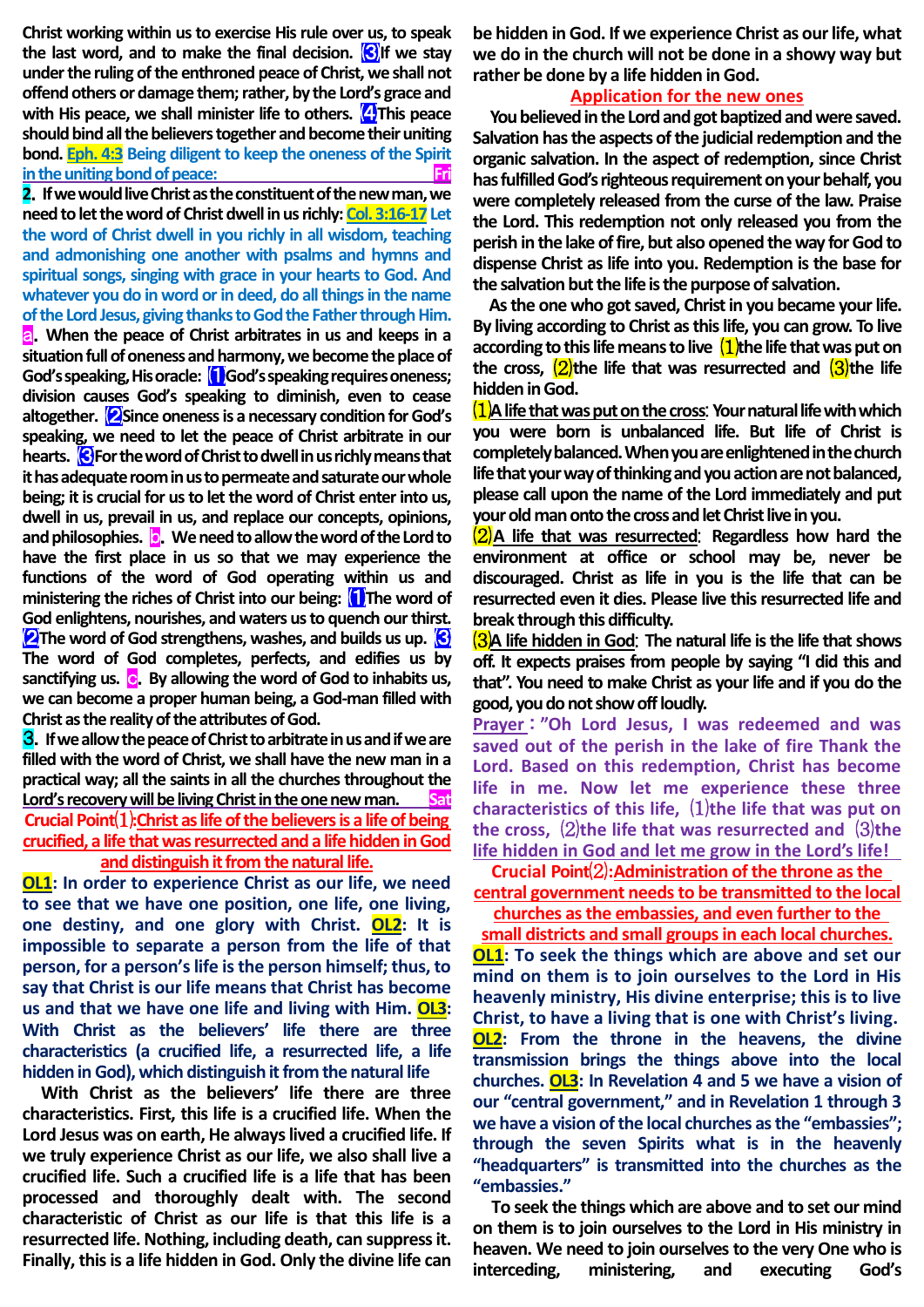**administration. Our living should be akind of living in which we seek these heavenly things and set our mind on them.**

**In the book of Revelation we see even more of the things which are above. What we have in this book is not merely a window, but an opened heaven. Heaven was opened to John, and he saw "a throne set in heaven, and upon the throne there was One sitting". This throne is not simply the throne of grace, but is the very throne of authority, the throne of the divine administration.**

**The first vision in the book of Revelation... is of the churches on earth, whereas the second vision is of what is taking place in the heavens. When considered together, these two visions indicate that what is happening in the churches on earth is related to the activity in the heavens....The Lord's move in the churches corresponds to the action on the throne in heaven. This means that what takes place in the local churches should be under the direction of the throne of God in heaven. In order for the recovery to be the Lord's recovery, it must be under His direction. As long as there is a transmission coming from the heavens, there will be the divine flow in the churches.**

# **Application to the young working saints and graduate students**

**The administration of the throne, the central government needs to be transmitted and broken down to the local churches as the embassies, and further to the small districts and the small groups in each local churches. The recovered churches must seek the things above to advance under the Lord's leading.**

**Under this vision, please recognize that the local churches in the Lord's recovery are not for achieving your life plan. To recognize this, please pray for this vision of the central government and the embassies. Then you will be strengthened and uplifted by transmission of the heavenly electrical power. The recovery is of the Lord, so is to carry out the God's economy under the Lord's direction. Therefore, the Lord demands you to renew and change your own life plan to the another life plan for the Lord's recovery. So please learn to consecrate yourself to the Lord according to your own measure, and live a life with Him, in Him, and for Him. Then the will of the heaven will be carried out through the local churches. How glorious this is!**

**For example, Kobe city government is making an effort for the city of Kobe to be developed under the greater policy of Japan government. After the great earthquake of 1995, population of the Kobe city decreased about 0.1 million from previous population of about 1.52 million. But in the restoration after the earthquake, it was able to increase its population greater than that of before the earthquake. This became the first case in Japan's restorations from the major disaster in recent history since 1975, around which population of Japan has become less increase. Everyone who have working in the restoration department of Kobe city government may be proud of this success.**

**Now you are building the new history, the new era with in your locality with the Lord. In the modern history of Japan, there was no church or Christian group that has been truly prosperous. However, you respond to the heavenly ministry**  **of the Lord, and carry out the God's will on the earth. You shall deserve and practice to build up the blessed and prosperous church that have never seen in Japan. What a blessed life it is!**

**Prayer: "O Lord Jesus, I saw the vision of the central government at the throne and the local churches as the embassies. Praise the Lord. But this vision differs significantly from my current life plan. I feel I must modify or change my life plan according to this vision. Please strengthen me by your heavenly transmission. Otherwise, I may live a life against this vision even I saw it. Lord Jesus, I open to you. Please have mercy on me. May I be able to live a business life according to the heavenly vision. Amen!"** 

### **Crucial Point**⑶**: By opening to the Lord with His Word and fellowshipping with the Lord honestly, the peace of Christ will arbitrate in your hearts**

**Col. 3:15And let the peace of Christ arbitrate in your hearts, ... 16 Let the word of Christ dwell in you richly in all wisdom,… OL1: The Greek term for arbitrate can also be rendered "umpire, preside," or "be enthroned as a ruler and decider of everything"; the arbitrating peace of Christ dissolves**  our complaint against anyone. **OL2:** Often we are **conscious of three parties within us: a positive party, a negative party, and a neutral party; hence, there is the need for inward arbitration to settle the dispute within us. OL3: Whenever we sense that different parties within our being are arguing or quarreling, we need to give place to the presiding peace of Christ and allow this peace, which is the oneness of the new man, to rule within us and have the final word.**

**OL4: We need to set aside our opinion, our concept, and listen to the word of the indwelling Referee.**

**We need to give first place to the word of God. If we do this, we shall experience the functions of the word of God…First, the word of God enlightens us. If we did not have the Word, we would be in darkness. But because God's word is full of light and it enlightens us, it can make us very clear about many different things. Second, the word of God is food, full of nourishment. This means that God's word nourishes us while it enlightens us. I can testify that throughout the years I have been adequately nourished through the word of God. (Third), The word of God also completes and perfects.... As members of the Body, we all should function. But if we would function, we first need to be perfected by the word of God. Because God's word nourishes us, we have growth. Then through the growth, the functions come forth.** 

**Application for young people and college students**

**Young people, you might envy that unbelievable friends enjoy games, YouTube, comics, etc. with almost no restrictions. You might hate your Christian parents for restricting these things.These things are not alwaysbad, but it is not good to be occupied by these things.1 John 2:15Do not love the world nor the things in the world. If anyone**  loves the world, love for the Father is not in him; 16 Because **all that is in the world, the lust of the flesh and the lust of the eyes and the vainglory of life, is not of the Father but is of the world. 17And the world is passing away, and its lust, but he who does the will of God abides forever.**